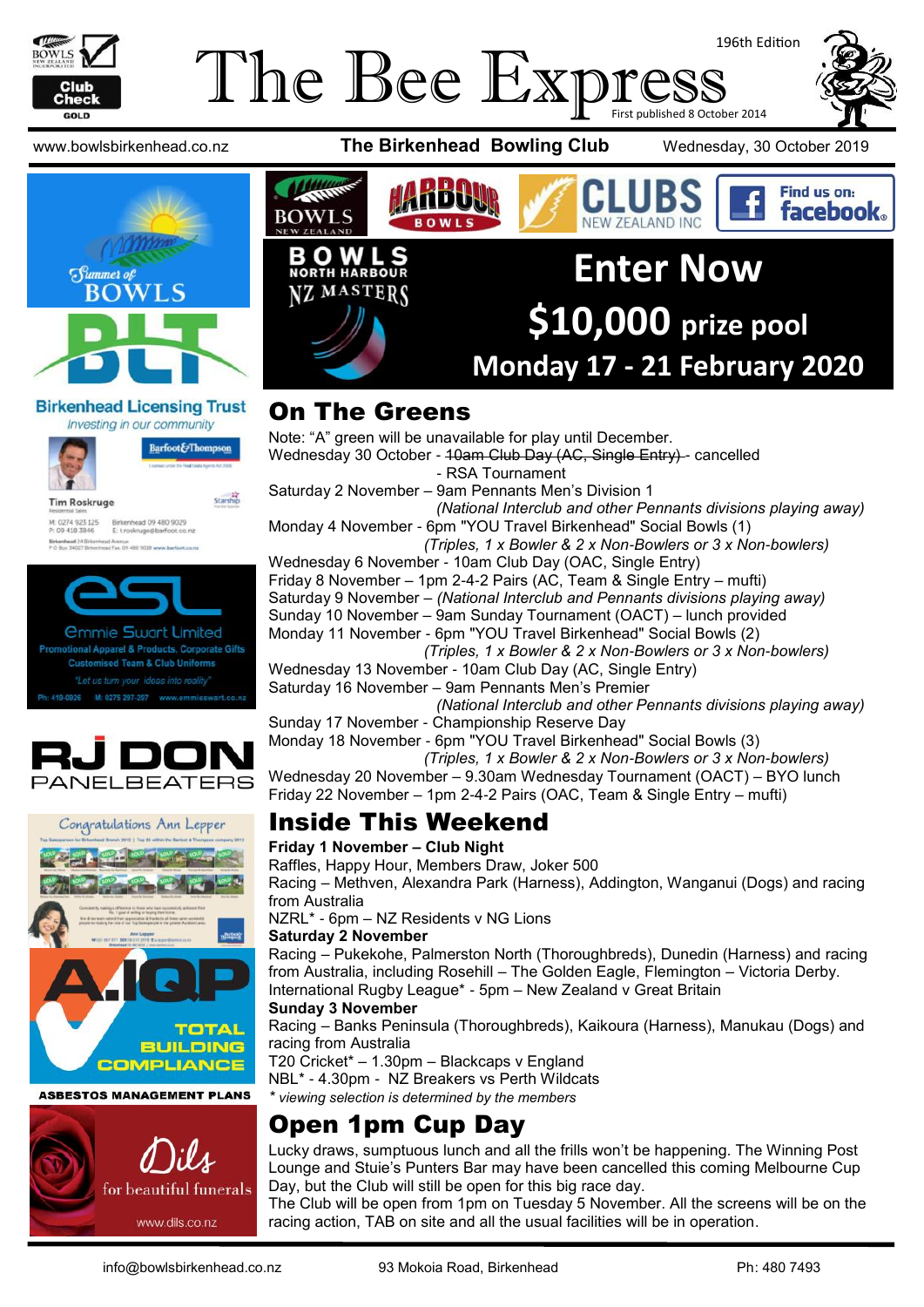





#### BIRKENHEAD

Recreation Drive PH: 418 2424 Proudly Supporting Bowls Birkenhead www.birkenheadrsa.com

#### She Nails Final

A somewhat disappointing number of only three women chased the Championship Singles on Sunday, last year's winner Katrina Holland is having the season off. A round robin with the top two contesting a winner take all final to be played on the Monday. After Sunday's play it was Ruth Lynch (2017-18 winner) and Millie Nathan (2018-19 runner-up) that

took up the two available positions in the final. Monday and while the men were battling out the semis Lynch and Nathan stepped out on the green in pursuit of the title and the chance to represent the Club in the Centre Champ of Champs played towards the end of the season. Nathan scored the opening two ends with a one and a two (3-0), Lynch came back with a one to get on the board (3-1). Nathan then picked up a three (6-1). Lynch replied with one shot (6-2). The next



Birkenhead's 2019-20 Women's Singles Champion Millie Nathan

eight ends all went Nathan's way to see her crowned "Women's Singles Champion" after only thirteen ends (21-2).

#### Enter Now

Bowls North Harbour event endorsed as a "Summer of Bowls" event. In excess of \$10,000 cash in the prize pool. 60 years and over, 75 years and over. Men's Pairs, Women's Pairs, Mixed Pairs, Men's Four, Women's Fours and a free Consolation Pairs for those that have been eliminated before 5pm Wednesday. It hits the greens of North Harbour 8.30am Monday 17 February 2020. It is Bowls North Harbour NZ Masters 2020 in partnership with Ryman Healthcare. A week of bowls and camaraderie with section play for the various disciplines played over the first three days, while the last two days are reserved for the business end and culminating in all the finals played on Friday 21 February. Entry forms will be available at the Club or from Bowls north Harbours website. Play one disciple or three, the choice is all yours. If you don't have a team fill out a "Single Entry" entry and BNH will endeavour to find a team for you. Enter direct with Bowls North Harbour, entries close 16 December 2019.

#### Christmas, Book Today

Looking for somewhere to hold your Christmas function? Everywhere to expensive? Why not try the club? Set in a central location that Birkenhead is, with great facilities and ac-

cess to two bowling greens where you can 'have a roll up'. The bowling club will give you a unique not to be forgotten Christmas function. The Club is a great venue for your Christmas Function. The clubrooms offer good kitchen and bar facilities and flexible catering options. The club can cater for a large number of guests and is generally cheaper to hire with better bar prices than other function venues. If you're interested, let us know what you had in mind, our Function Co-ordinator will assist you from start to finish. It is nev-



## **CATERING FOR ALL BUDGETS BOOK NOW!**

er too early to book your Christmas bowls function, phone the club's Function Coordinator Emmie (0275 297 297) or email privatefunction@bowlsbirkenhead.co.nz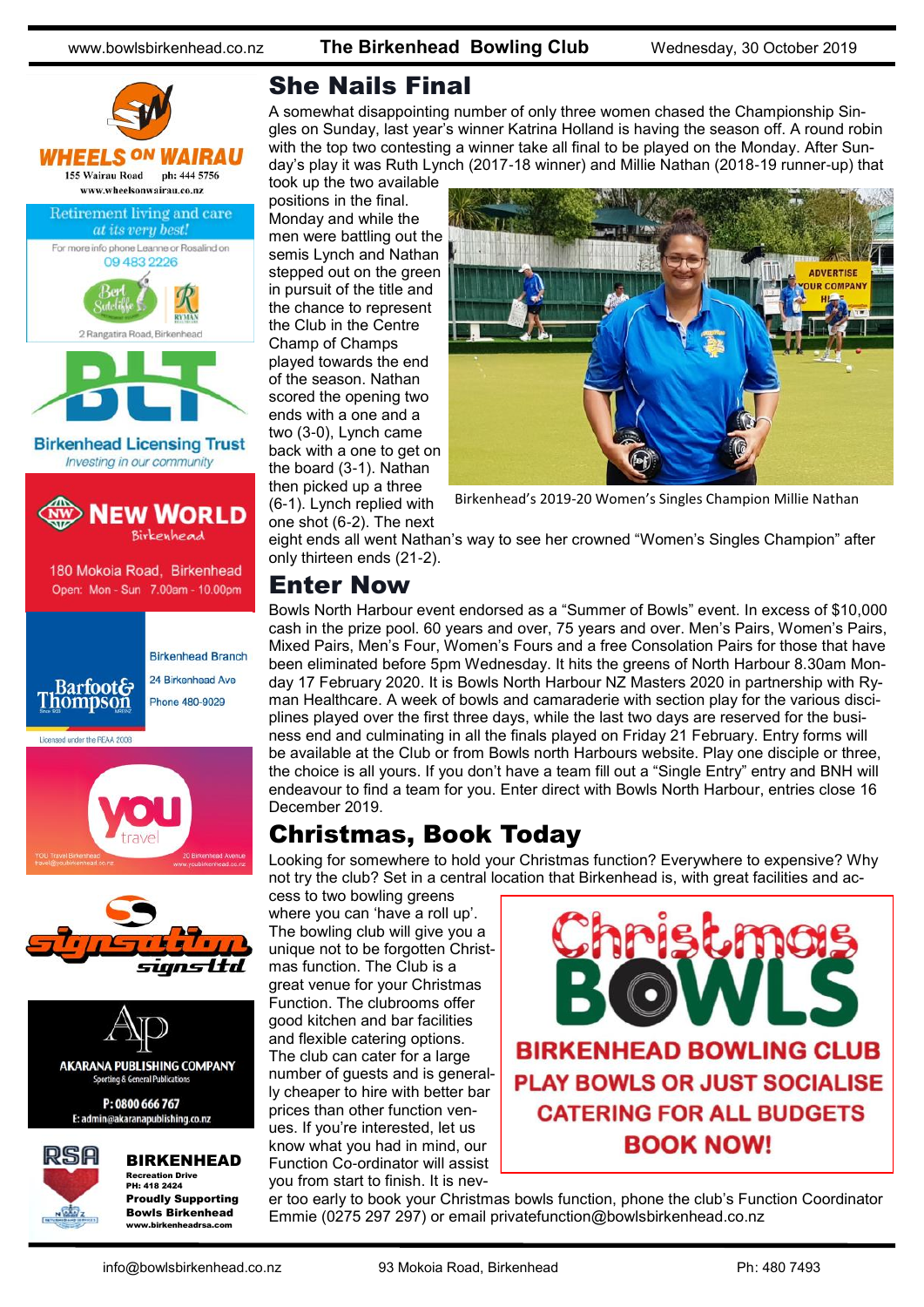www.bowlsbirkenhead.co.nz **The Birkenhead Bowling Club** Wednesday, 30 October 2019



M: 0274 923 125 Birkenhead 09 480 9029<br>P: 09 418 3846 E: troskruge@barfoot.co.nz Birkenhead 24 Britenhead Avenue<br>P O Roy MD77 Robertwart Fox 09 AR0 9008 www.harfoot.co.ex



#### R'nR Final

With one green not available, the field of twenty entries in the Men's Championship Singles was spread across Saturday and Sunday section play/qualifying with the top eight from across both days progressing onto the knockout stage on the Monday. Saturday dawned fine with a breeze to just contribute another factor to contend with. After Saturday's four rounds Daymon Pierson had four wins, while Randall Watkins and Jerome Rusk had three wins. The two winners had to wait for the results of Sunday's section play, Sunday and what a cracker of a day, sunny, warm and the green running superbly, just as has become the norm at Birkenhead. The mood was a little sombre and the flag at halfmast thanks to an All Blacks loss the night before. But the world moves on and at the conclusion of play two four winners shone through, being Garry Wallace and Jimmy Heath.

The top eight going through to knock out post section Monday: four winners Pierson, Wallace and Heath, three winners Watkins and Rusk and joining them being the best two winners Mark Rumble, Robbie Henson, and Shaun Bayne. First round Monday, Heath up against Bayne with Heath taking the win picking up two fours in the process (21-15). Watkins Rusk clash all tied up after twenty five ends (15-15) but Watkins the eventual victor



Men's Singles Champion Randall Watkins & Runner-up Mark Rumble

(21-16). Pierson coming off a dominate performance Saturday (21-11, 21-10, 21-19, 21- 10) made light work of Henson (21-8). A repeat of last year's final saw Rumble take on Wallace, the first few ends it was tit for tat and after six ends all square (4-4). Rumble then scored the next six ends to pull ahead (12-4), a lead he never surrendered, coming away the winner (21-10).

Semi-finals Rumble against Pierson with Rumble getting away to a good lead (11-4), then Pierson staged a comeback to trail by three (11-8) but that is as close as Pierson got, with Rumble moving in to the final (21-12). The other semi and Watkins, not a fan of playing singles, took on Heath for spot as it turned out, against Rumble. Watkins proved he had it in him to go all the way, after being all tied up after seven ends (6-6), Watkins surrendered only one further point to comfortably take the win (21-7).

The mouth-watering final was in place Watkins having won the title in 1991-92 & 1993-94 and been runner up to the late Rod Mahon twice and Keith Burgess once. While the unflappable Rumble was out there to defend the title he had won the previous season. All tied up after seven ends (7-7), after nine ends (9-9) and again after eleven ends (11-11), this was a true final with both players showing off their strengths and skills. Rumble scored the twelfth end picking up a one. But the three to Watkins on the following end broke the deadlock and possibly proved the game breaker. Shots were traded over the next seven ends with Watkins to be one shot off the twenty one required (20-16). Rumble scored the following two ends to close the gap to within two shots (20-18). The following end Watkins was able to close it out, securing the single shot he needed for the win and with it the Men's Championship Singles title for the 2019-20 season (21-18).

Men's Championship Singles at a glance:

Top Eight: Heath def Bayne (21-15), Watkins def Rusk (21-16), Pierson def Henson (21- 8), Rumble def Wallace (21-10) Semi-finals: Watkins def Heath (21-7), Rumble def Pierson (21-12)

Final: Watkins def Rumble (21-18)

#### **TEXAS HOLD'EM WEDNESADAY 13 NOVEMBER Registration from 6pmpm Start 7pm**

2 Rangatira Road, Birkenhead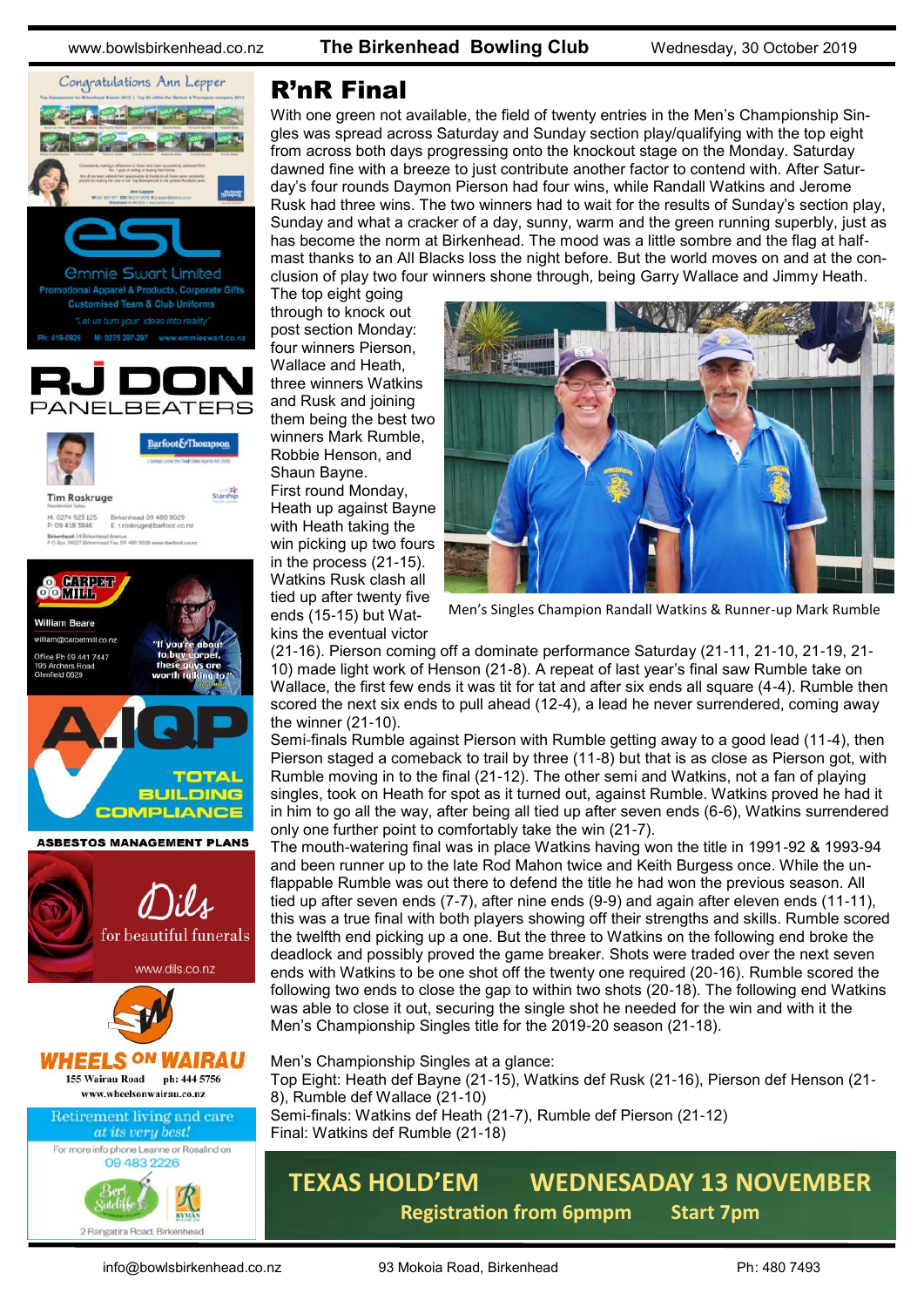www.bowlsbirkenhead.co.nz **The Birkenhead Bowling Club** Wednesday, 30 October 2019









BIRKENHEAD Recreation Drive PH: 418 2424

Proudly Supporting Bowls Birkenhead www.birkenheadrsa.com



Ph: 419-0926 M: 0275 297-297 www.emmieswart.co.na

#### Social Bowls this Monday

It all gets underway this coming Monday evening  $4<sup>th</sup>$  November with possibly a record number of entries. Bowlers are required in some of the teams and also to get them started on the right foot, so if you can help out contact Evan Thomas (021 057-5491). Like and follow the Club "Birkenhead Bowling Club" on Facebook to keep up to date with all the latest social bowls news.

A few points of note for those coming along:

- First evening commences Monday 4th November, and thereafter each Monday evening following, finishing Monday 9th December.
- Green open at 5pm for practice.
- Bowls commence at 6pm, but please come earlier, particularly on the first evening when we confirm team registrations, take payments, get teams organised for those with only 2 players, and organise bowls for those that need them.
- Please wear flat soft soled, heelless footwear. We are playing on a grass green and we need to treat the green with care. (jandals & bare feet are fine)
- It can get cool in these first few weeks as the evening finishes, so bring/wear appropriate clothing.
- We will have the usual format of bowls, followed by upstairs socialising, raffles, prize giving and a meal. All finished usually by 8.30 – 8.45pm.
- In the event of wet weather we will not cancel the evening as such. Whilst the outdoor bowls may not happen, we will still put on the meal and we can also run some indoor bowls games using cards!
- If your team cannot make it on any particular evening (we understand family/work may prevent some attendance) can you let the club or Evan Thomas (021 0575491) be aware during the day.

#### Texas Hold'em

The Birkenhead Bowling Club is hosting our monthly Texas Hold'em Tournament, Registration from 6pm, Tournament starts 7pm sharp Wednesday 14 November, which is next

Wednesday evening. Enter on the night, entry fee is \$5, buyin is \$10 with rebuys \$15 up to three rounds. The size of the pool will determine the amount of places that will be paid, with a maximum prize pool of \$500. All funds raised will go towards upgrading Club equipment.

Members, friends and guests are all most welcome to come along and to

what promises to be one most enter-



taining night. Club dress code applies, No sunglasses or hoodies except while seated and playing at a poker table.

Further information contact either Joseph Korkis (021 263 5606) or Peter Nathan (021 068 0900)

#### Continuous Ham Raffles

Christmas is fast approaching and again the continuous ham raffles are now on sale at the bar. Two dollars per number, per raffle. Each raffle is drawn the Friday after it is sold out. Drawn during the club membership draw time slot. Winning raffles may be collected after 5pm Wednesday 18 December from Birkenhead Bowling Club. Raffles not collected on the 18 December will be named and placed in the chiller for collection, the club and persons running the raffle are not responsible for any raffles left in the chiller. Raffle No.1 - #7 Barry Rayland



#### **TAB at Birkenhead Bowling Club.**

The Birkenhead Bowling Club is committed to promoting responsible gambling.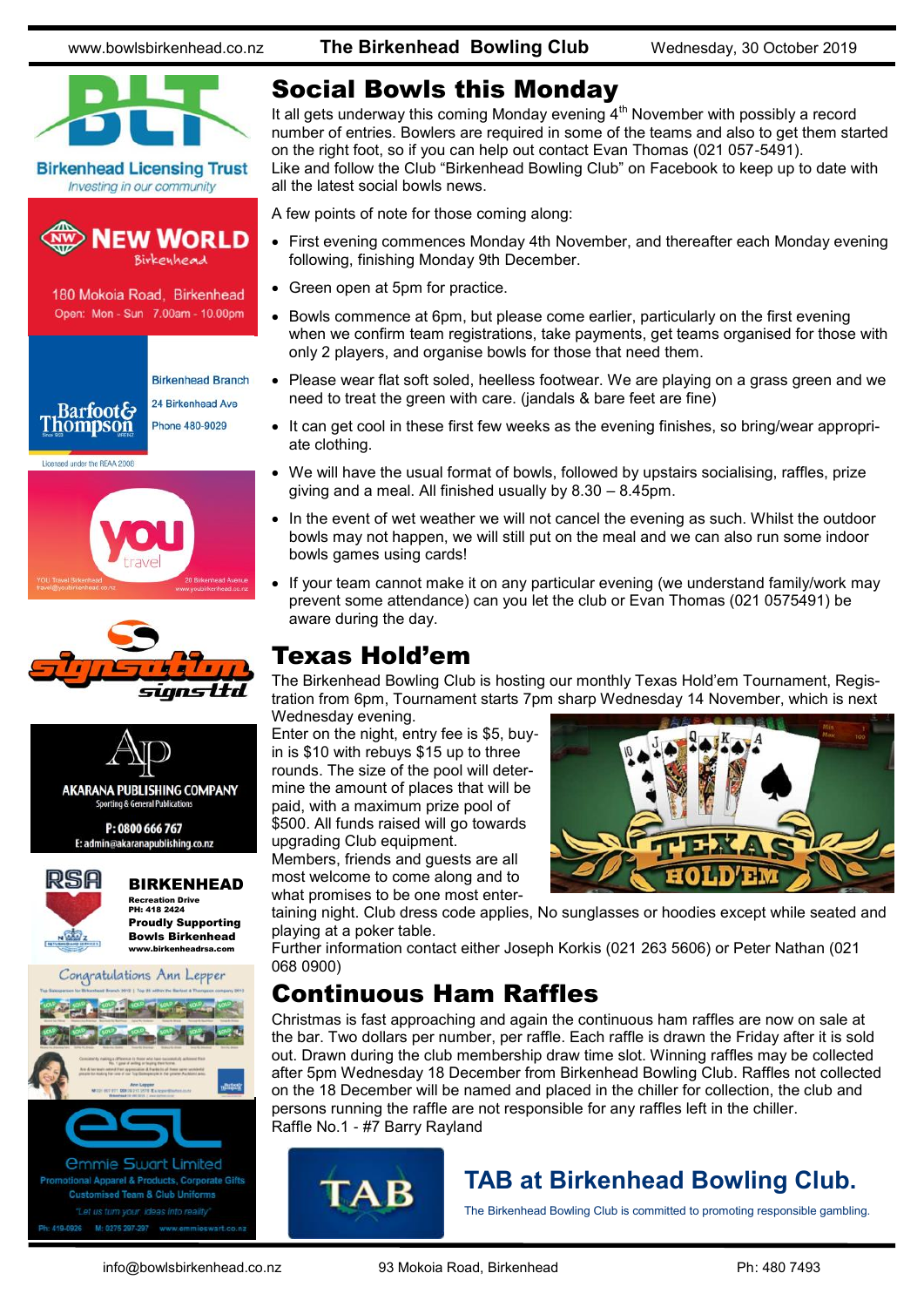



Barfoot&Thompson

**Starship** 

**Tim Roskruge** M: 0274 923 125 Birkenhead 09 480 9029<br>P: 09 418 3846 E: troskruge@barfoot.co.nz



180 Mokoia Road, Birkenhead Open: Mon - Sun 7.00am - 10.00pm

#### **BIRKENEHAD BOWLING CLUB**

# **\$25 SOCIAL MEMBERSHIP**

**Reciprocal visiting privileges to over 500 NZ Clubs** 

#### At the Coal Face

No one could have predicted the eventful week ahead at the Birkenhead Volunteer Fire Brigade Awards Night Saturday 19 October. But the afternoon of Tuesday 22 October was the start of a major incident in the heart of the city. All resources were called into the Sky

City International Convention Centre under construction and our local Birkenhead Volunteer Fire Brigade called upon as the incident escalated to a stage 6 alarm. Providing cover for Takapuna station left vacant by crews already in the City, manning the Birkenhead Volunteer Fire Brigade's very own emergency lighting and power unit and engaged in other firefighting tasks at the Sky City International Convention Centre itself. Recent fire fighter of the year recipient Tristan Rossiter-Sheehy was at the coal



Fire fighters on the roof of Sky City International Convention Centre.

face initially on the roof itself fighting the fire. Three nights in a row it was all go for the BVFB. To top it all off they all hold down full-time jobs during the day and on fire duty during the night, the hours have been long and arduous.

Thanks for the effort guys and girls of the Birkenhead Volunteer Fire Brigade, the Birkenhead Bowling Club are proud to have you all in our social ranks.

As a small token of the Club's appreciation not only just for the past week's events but also for all the other weeks they put in looking after the community we live and work in, the Club will be shouting all a drink at the Club this Friday evening.

#### On The Social Front

**Quiz Night** *in partnership with Barefoot & Thompson Birkenhead, Tim Ruskruge, Tim Webb and Bill Hansen:-* 7pm every second Thursday in the month. **Housie! with Scratchy**: - 7pm every third Thursday in the month. **Texas Hold'em** - registration 5.30pm for a 6.30pm start, Wednesday 28 August **Kids Christmas Party**: – 12.30pm Sunday 22 December

#### Waitangi Day Charity Tournament

This season it is all in support of Harbour Hospice Items to donate for raffles and auctions ring Louise Fox 021 2357121



## Quiz Night

## 7pm Thursday 14 November

**Non-members welcome**

*Entry on the night, Free to enter*

Quiz Partners: Barfoot & Thompson Birkenhead, Bill Hansen, Tim Roskruge and Tim Webb